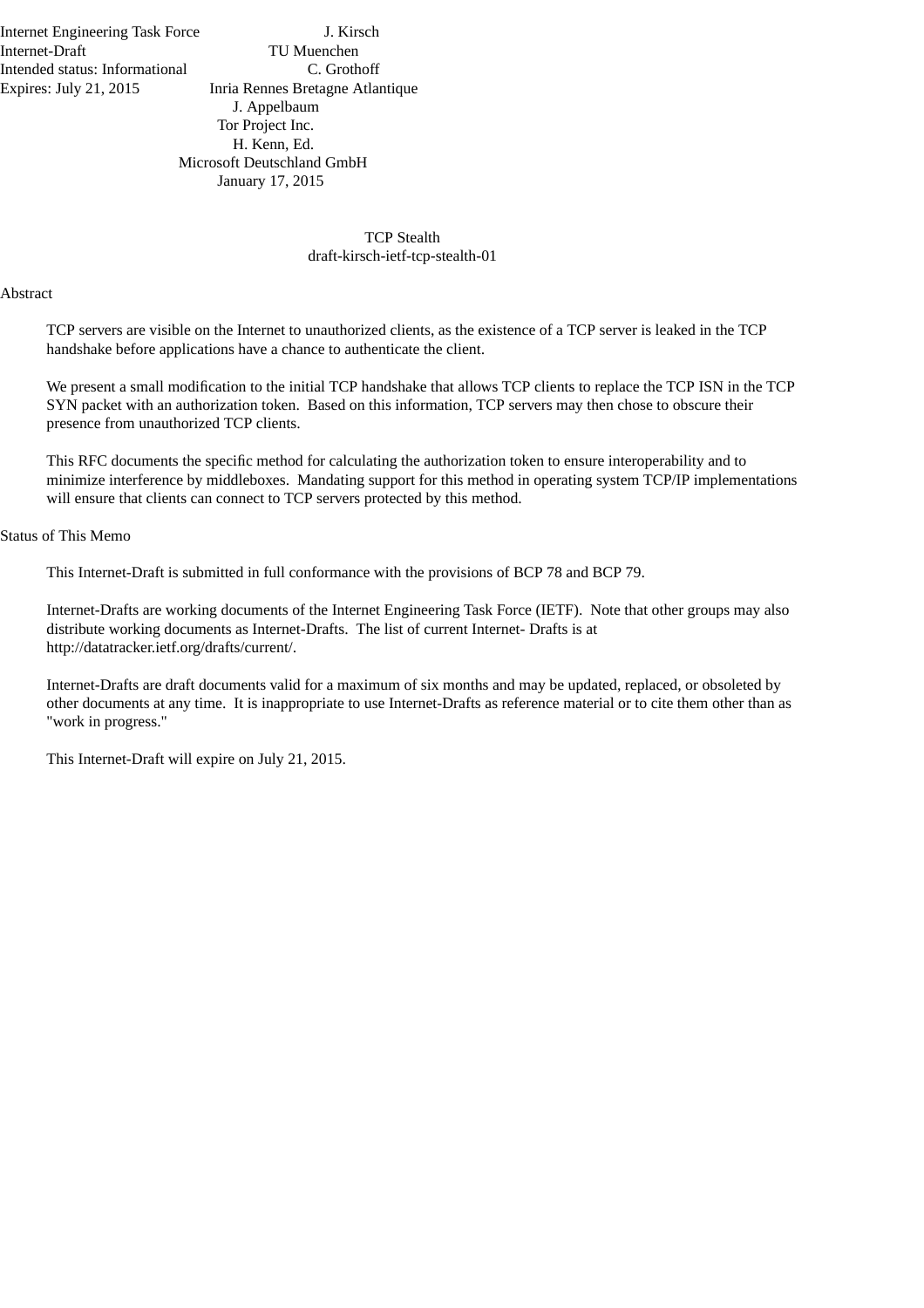Copyright Notice

Copyright (c) 2015 IETF Trust and the persons identified as the document authors. All rights reserved.

This document is subject to BCP 78 and the IETF Trust's Legal Provisions Relating to IETF Documents (http://trustee.ietf.org/license-info) in effect on the date of publication of this document. Please review these documents carefully, as they describe your rights and restrictions with respect to this document. Code Components extracted from this document must include Simplified BSD License text as described in Section 4.e of the Trust Legal Provisions and are provided without warranty as described in the Simplified BSD License.

Table of Contents

| 2. Terminology and Conventions Used in This Document 3           |
|------------------------------------------------------------------|
| 3. Description of the TCP Stealth Option $\dots \dots \dots$ 4   |
| 3.1. 32-bit Access Authorization 4                               |
|                                                                  |
| 3.2. 16-bit Access Authorization and 16-bit Payload Protection 5 |
|                                                                  |
|                                                                  |
| 5. TCP Stealth and TCP SYN Cookies 6                             |
|                                                                  |
| 7. TCP Stealth and destination network address translation       |
|                                                                  |
|                                                                  |
|                                                                  |
|                                                                  |
|                                                                  |
|                                                                  |
|                                                                  |
| 12.2. Informative References 9                                   |
|                                                                  |

# 1. Introduction

As it has been shown in [ZMAP], it is feasible today to perform a port scan on all Internet hosts in less than an hour and specialized search engines perform such port scans regularily. At the same time, security issues in server implementations are exploited by various parties for espionage and commercial gain. Thus, it is increasingly important to minimize the visible footprint of services on Internet hosts, thereby reducing the attack surface.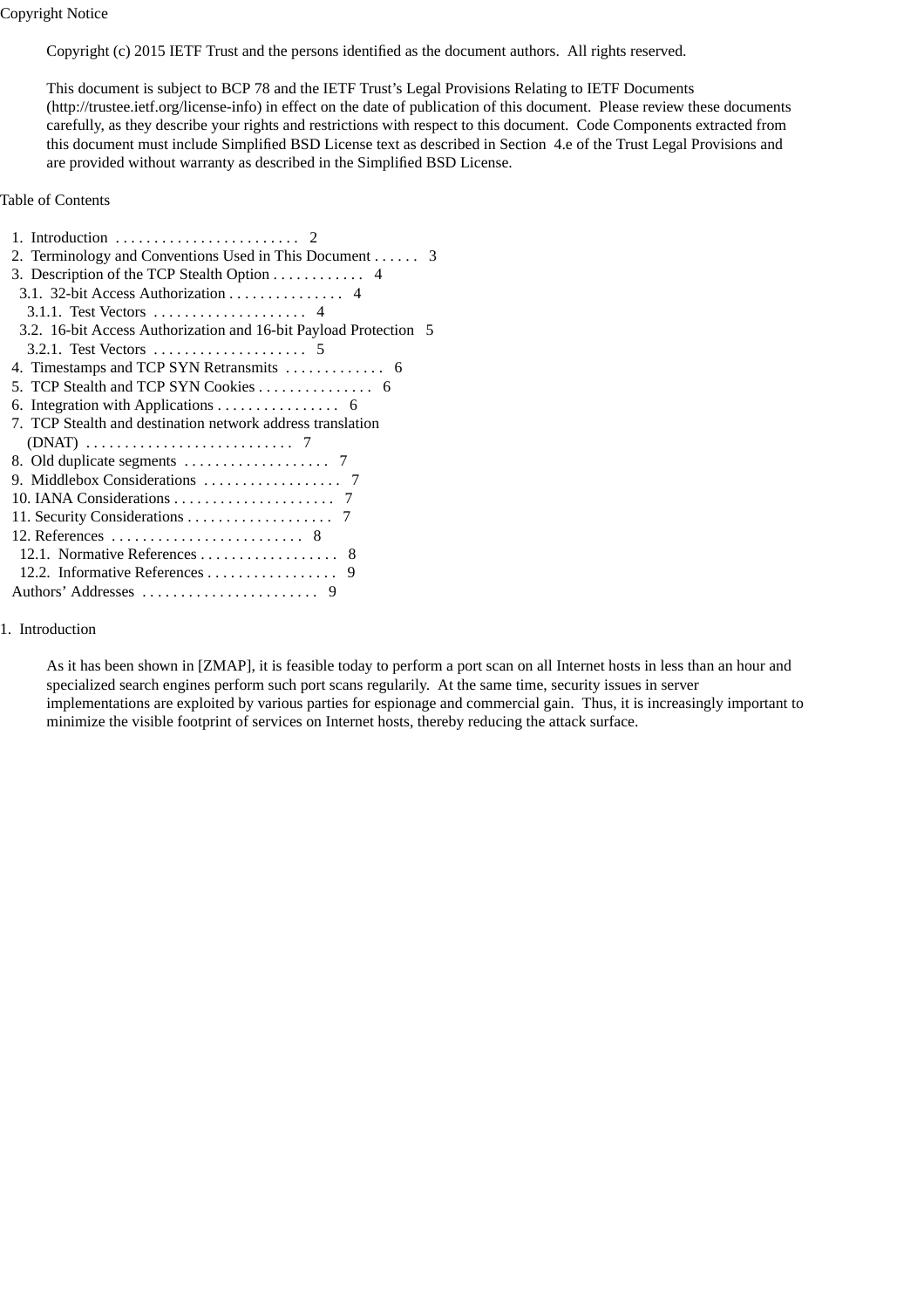Since the complete integrity of the internet infrastructure cannot be assumed, it follows that adversaries may be able to observe all traffic of an Internet host and perform man-in-the-middle attacks on traffic originating from specific clients. Furthermore, on the server side, an adversary looking for exploitable systems should be expected to have the ability to perform extensive port scans for TCP servers.

To help address this problem, we propose to standardize TCP Stealth, a stealthy port-knocking variant where an authenticator is embedded in the TCP SQN number. TCP Stealth enables authorized clients to perform a standard TCP handshake with the server, while obscuring the existence of the server from port scanners. The basic idea is to transmit an authorization token derived from a shared secret instead of a random value for the initial TCP SQN number in the TCP SYN packet. The token demonstrates to the server that the client is authorized and may furthermore protect the integrity of the beginning of the TCP payload to prevent man-in-the-middle attacks. If the token is incorrect, the operating system pretends that the port is closed. Thus, the TCP server is hidden from port scanners and the TCP traffic has no anomalies compared to a normal TCP handshake.

The TCP MD5 Signature Option defined in RFC 2385 defines a similar mechanism, except that RFC 2385 does not work in the presence of NATs (RFC 1631) and visibly changes the TCP wire protocol, and can thus be easily detected.

While TCP Stealth does not change the TCP wire protocol, the specific method for calculating the authorization token must be consistent across Internet hosts and their TCP/IP implementations to ensure interoperability. By embedding the port knocking logic into the TCP/ IP implementation of an operating system, we minimize the possibility of detecting hidden services via timing attacks, and avoid the pitfalls of applications trying to re-implement TCP in user-space. Implementors MUST make sure that the response to a connection request with wrong ISN value does not differ in any way from the response to a connection request to a closed port.

## 2. Terminology and Conventions Used in This Document

The key words "MUST", "MUST NOT", "REQUIRED", "SHALL", "SHALL NOT", "SHOULD", "SHOULD NOT", "RECOMMENDED", "MAY", and "OPTIONAL" in this document are to be interpreted as described in RFC 2119.

We use "TCP Stealth" to refer to the techniques described in this document.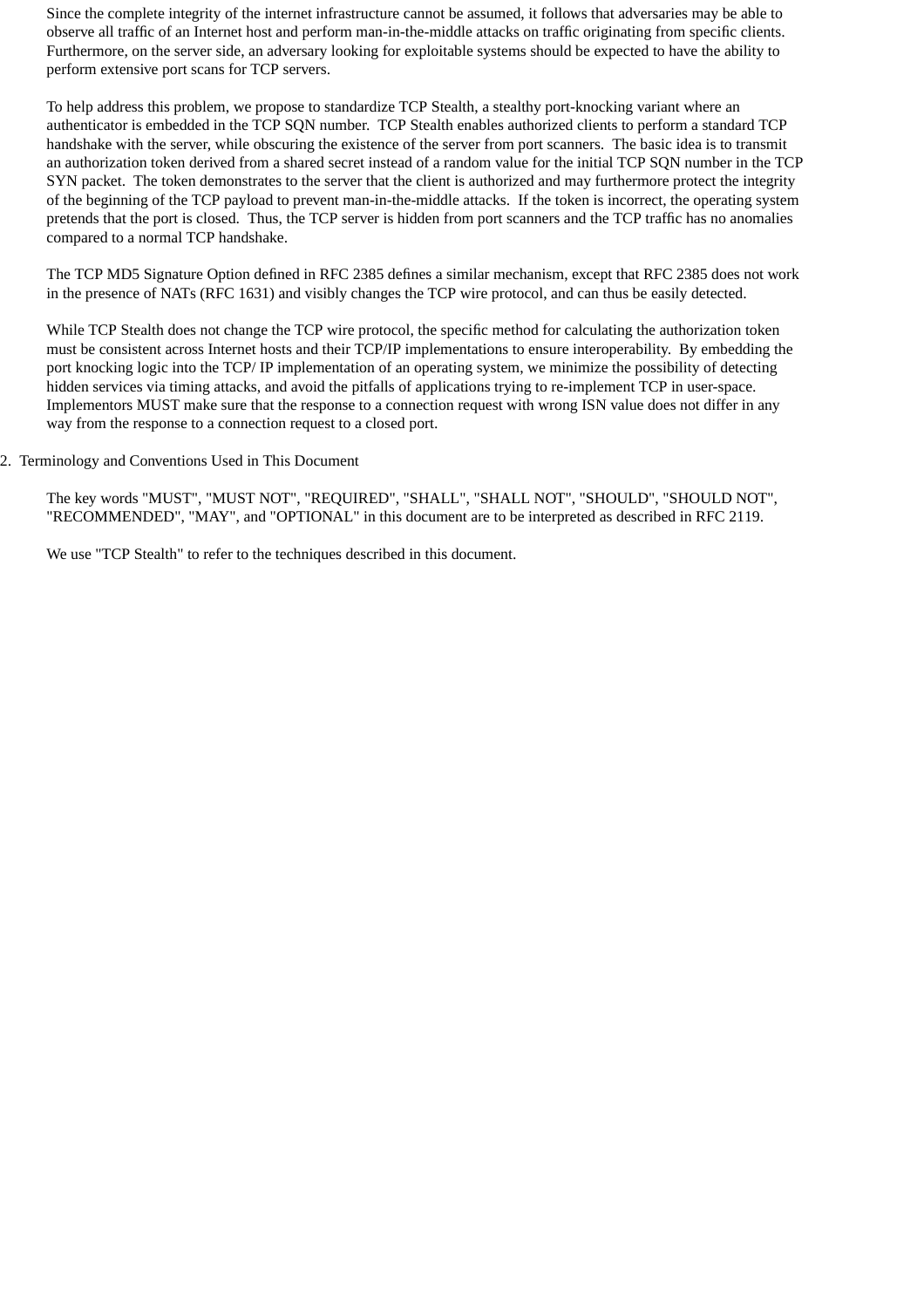The abbreviation "ISN" is used for the initial sequence number in the TCP header.

# 3. Description of the TCP Stealth Option

TCP Stealth implementations MUST support two variants for the TCP ISN calculation. The first variant is to only provide access authorization, the second also ensures the integrity of the first octets of the TCP payload. Which method is used depends on the application protocol, as only certain application protocols can benefit from the TCP payload protection.

Using the TCP Timestamp option (see RFC 7323, section 3.2) is recommended but optional in combination with TCP Stealth. If the client does not include a timestamp in the request, the following calculations should be done using a timestamp value of zero.

Note that if the TCP Timestamp option is enabled then the TCP implementation MUST make sure that potential retransmits of TCP SYN segments carry the same value for the TSVal field as the initial SYN segment that was sent out by TCP Stealth.

# 3.1. 32-bit Access Authorization

For TCP Stealth without payload integrity protection, the 32 bit ISN is calculated using a single round of MD5 (the procedure explained in RFC 1321, section 3.4) using the 64-byte shared secret as the argument for the hash function and a 16 byte initialization vector IV computed as follows:

First, the 16 byte are set to the destination address, in the case of IPv4 padded with zeros. Then, (if existent) the timestamp value (in network byte order) is XORed at offsets 8 to 11, and finally the destination port (in network byte order) is XORed at offsets 12 to 13.

The resulting four 32-bit words of the MD5 hash are combined using XOR to calculate the 32-bit ISN in network byte order.

3.1.1. Test Vectors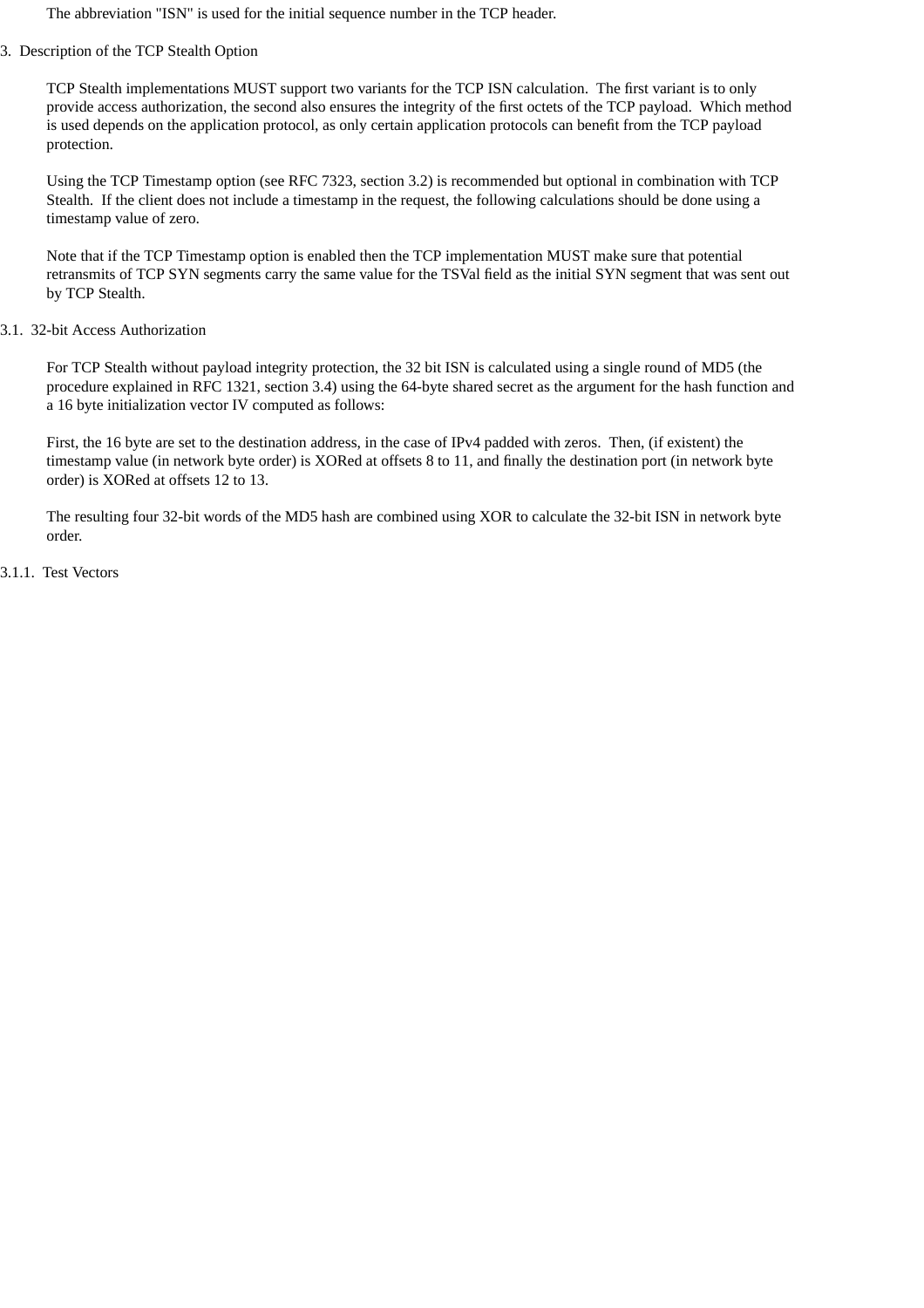| $\vert$ IPv4                                                                                     | IPv6       |      |                 |  |
|--------------------------------------------------------------------------------------------------|------------|------|-----------------|--|
| Shared secret   "Magic secret string"   "Magic secret string"  <br>Destination IP   192.18.42.42 |            |      | 2001:db8::2a:2a |  |
| Destination Port   4242                                                                          |            | 4242 | 0x11223344      |  |
| Timestamp<br>  Resulting ISN   0xedea1325                                                        | 0x11223344 |      | 0x4923a842      |  |
|                                                                                                  |            |      |                 |  |

3.2. 16-bit Access Authorization and 16-bit Payload Protection

For TCP Stealth with payload integrity protection, the protected portion of the payload is limited to at most the first segment. Additionally, both client and server must know the exact number of bytes to be protected beforehand. The secret is prepended to the protected payload and hashed using full MD5 and the resulting eight 16-bit words of the MD5 hash are combined using XOR to a 16-bit integrity hash (IH).

Then, the 32 bit ISN is calculated using a single round of MD5 (the procedure explained in RFC 1321, section 3.4) using the 64-byte shared secret as the argument for the hash function and a 16 byte initialization vector IV computed as follows:

First, the 16 bytes are set to the destination address, in the case of IPv4 padded with zeros. The IH is XORed at offset 4 to 5. Then, (if existent) the timestamp value (in network byte order) is XORed at offsets 8 to 11, and finally the destination port (in network byte order) is XORed at offsets 12 to 13.

The resulting four 32-bit words of the MD5 hash are combined using XOR to calculate at 32-bit authenticator value (AV). The upper 16 bit of the AV are concatenated with the 16 bit of the IH to create the final 32-bit ISN in network byte order

The TCP server uses the 16 bit IH from the ISN to calculate the AV when receiving the TCP SYN packet. If the AV matches, the handshake is allowed to proceed. Then, when the TCP server receives the first segment, it checks that the included payload is of sufficient length and in combination with the shared secret hashes to the IH. If these checks fail, the connection is closed (using TCP RST).

3.2.1. Test Vectors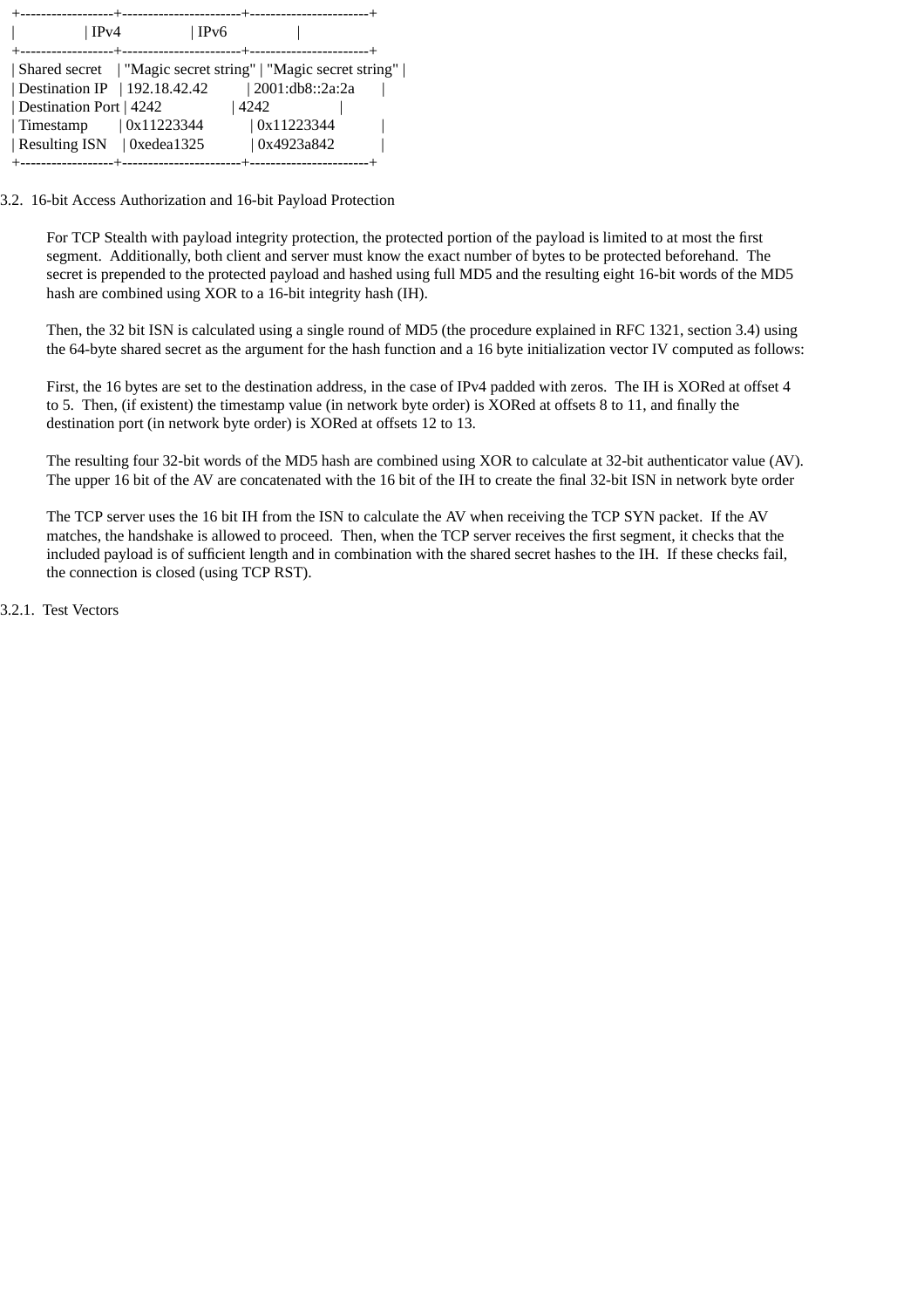| IPv4<br>$\vert$ IPv6                                                                           |
|------------------------------------------------------------------------------------------------|
| Payload   "Protected payload   "Protected payload goes  <br>$\vert$ goes here." $\vert$ here." |
| Protected 28<br>  28                                                                           |
| length                                                                                         |
| Shared secret   "Magic secret string"   "Magic secret string"                                  |
| Destination   192.18.42.42   2001:db8::2a:2a                                                   |
| ∣ IP                                                                                           |
| Destination   4242<br>  4242                                                                   |
| Port                                                                                           |
| 0x11223344<br>$\vert$ Timestamp $\vert$ 0x11223344                                             |
| Resulting ISN $\vert$ 0x2153ff96<br>$\sqrt{0x3ae5ff96}$                                        |
| --------                                                                                       |

# 4. Timestamps and TCP SYN Retransmits

Implementations of TCP Stealth MUST take care to NOT modify the value of the TCP timestamp (if present) when retransmitting the TCP SYN packet. Otherwise, a different TCP timestamp would change the result of the ISN calculation and the receiver would fail to interpret the SYN packet correctly as a retransmission, which would be problematic in cases where high delay or a loss of the SYN ACK caused the retransmission.

TCP implementations in general SHOULD strongly consider preserving the original TCP timestamp value for TCP SYN retransmissions to make it impossible to detect the use of TCP Stealth by forcing TCP SYN retransmissions.

## 5. TCP Stealth and TCP SYN Cookies

Implementations of TCP Stealth can support the use of TCP SYN Cookies as described in RFC 4987, even in combination with content integrity protection. For this, the TCP server needs to recover the original ISN by subtracting 1 from the SQN of the first acknowledgement from the client. This way, the TCP server does not need to keep any state after receiving just the SYN packet.

# 6. Integration with Applications

Given operating system support, nearly every network application can be easily adapted to use TCP Stealth. Operating systems MUST use their existing facilities for setting TCP options to enable TCP clients to specify the shared secret and optionally the first octets of the TCP payload that are to be integrity protected. Similarly,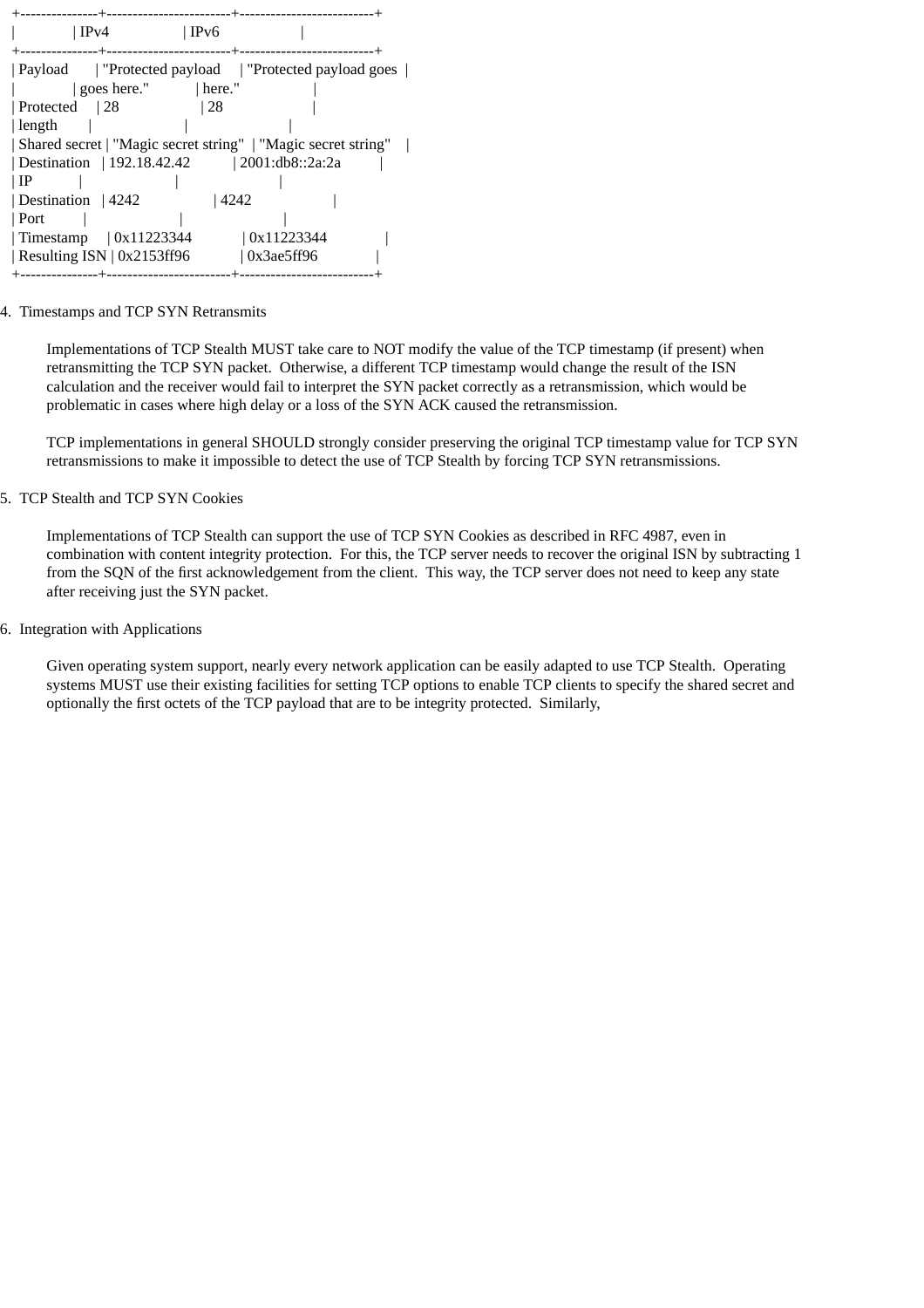for the TCP server it MUST be possible to set the shared secret and the expected number of protected octets of the TCP payload.

Furthermore, support for these options MUST be provided for both IPv4 and IPv6 and MAY be provided for other address families.

#### 7. TCP Stealth and destination network address translation (DNAT)

As TCP Stealth relies on the destination port and address being preserved across the network, TCP Stealth cannot directly be used with hosts behind a DNAT. In case a host behind a DNAT should be protected by TCP Stealth the TCP Stealth implementation should be moved directly into the DNAT implementation.

## 8. Old duplicate segments

A client using the pseudo-random ISN generation of TCP Stealth without payload protection must respect TCP TIME-WAIT and use a different source port for a second connection to the same destination until sufficient time has past for old duplicate segments of the previous TCP connection to not be in the network anymore. TCP Stealth has no impact on the TCP PAWS mechanism (RFC 7323), as PAWS makes no assumptions about the ISN.

# 9. Middlebox Considerations

To avoid interfering with TCP Stealth, middleboxes SHOULD NOT modify TCP SQN numbers and SHOULD preserve the TCP timestamp option (if present). Recent studies [OSSIFICATION] [Knock] have shown that almost all middleboxes already satisfy these constraints.

# 10. IANA Considerations

None.

# 11. Security Considerations

Implementations using a predictable shared secret and predictable values for the TCP timestamp (such as 0 if timestamps are not used at all) may be susceptible to attacks based on ISN prediction. Thus, applications MUST be careful to not set the option with an empty or default value for the shared secret (especially in the case where the user did not to specify a shared secret). Similarly, static sequence numbers occur when TCP timestamps are disabled for each combination of secret, destination IP address and destination port.

Using predictable ISNs can be used as a vector for denial-of-service attacks on TCP (such as CVE-2005-0356). However, with TCP Stealth,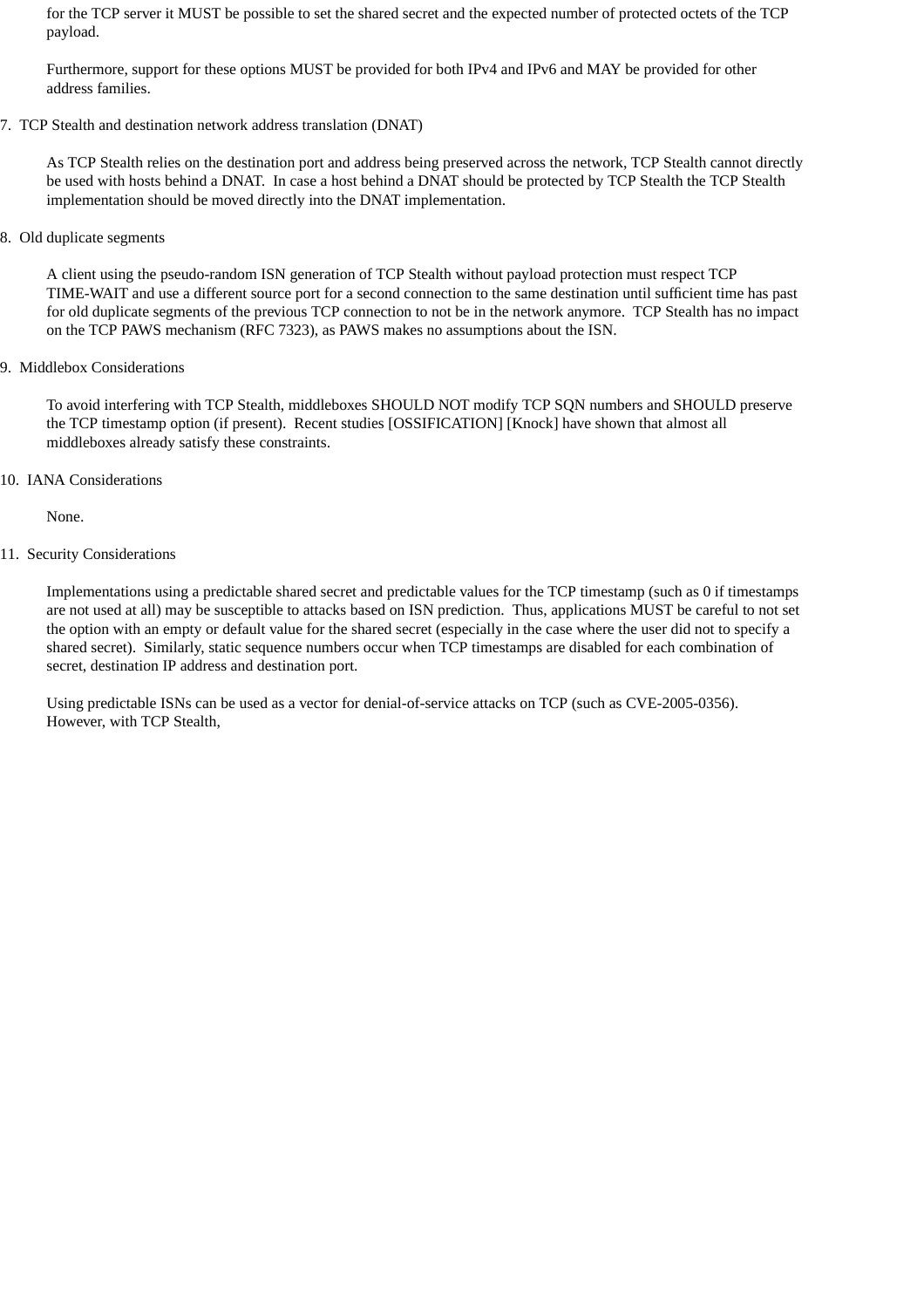only the authorized client and the providing server share the secret necessary to predict the ISN. Routers that are in a position to observe the ISN from the handshake can always perform a Denial of Service attack on TCP. TCP Stealth does not change this fundamental issue with TCP.

Middleboxes MAY modify the TCP SQN number or tamper with the TCP timestamp option. In this case, services protected by the TCP Stealth option would be unavailble to clients accessing the network from behind such a NAT . While such implementations are rare in practice, operators should be aware of the resulting possible limitations in availablilty of TCP Stealth protected services.

TCP Stealth MAY protect against malicious attacks in which security flaws of software operating above the TCP protocol are exploited. However TCP Stealth SHOULD be considered as an additional layer of security, not as a replacement of IP or higher level based authentication.

TCP Stealth does not protect against passive port scan scenarios in which an attacker can tell a closed from an open port by eavesdropping on the connection made by a legit client to a TCP Stealth protected server. TCP Stealth MAY protect against active man-in-the-middle attacks in which an attacker tries to intercept the TCP connection after the knock if TCP Stealth operates with payload integrity protection and the application layer protocol is designed in a sane way.

The protections offered by TCP Stealth are limited by the fact that the TCP SQN number field is only 32 bits. Thus, an adversary may still be able to connect to TCP Stealth protected services with low probability by chance, or high probability using brute-force methods. Thus, TCP Stealth SHOULD only be used as an additional layer of security.

- 12. References
- 12.1. Normative References

[RFC1321] Rivest, R., "The MD5 Message-Digest Algorithm", RFC 1321, April 1992.

[RFC2119] Bradner, S., "Key words for use in RFCs to Indicate Requirement Levels", BCP 14, RFC 2119, March 1997.

[RFC4987] Eddy, W., "TCP SYN Flooding Attacks and Common Mitigations", RFC 4987, August 2007.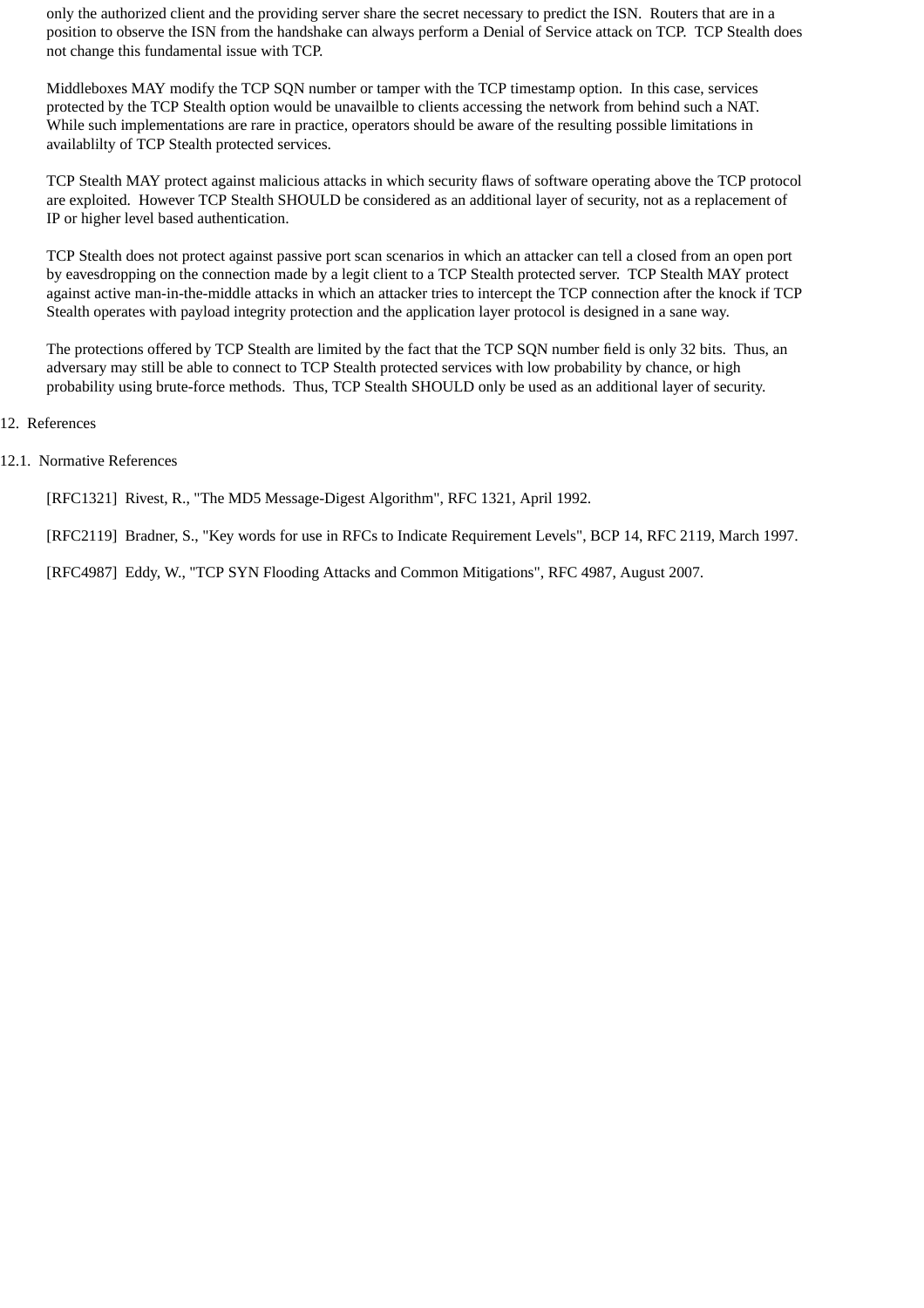[RFC7323] Borman, D., Braden, B., Jacobson, V., and R. Scheffenegger, "TCP Extensions for High Performance", RFC 7323, September 2014.

#### 12.2. Informative References

[Knock] Kirsch, J. and C. Grothoff, "Knock: Practical and Secure Stealthy Servers", August 2014, <https://gnunet.org/ knock>.

# [OSSIFICATION]

Honda, M., Nishida, Y., Raiciu, C., Greenhalgh, A., Handley, M., and H. Tokuda, "Is It Still Possible to Extend TCP?", 2011, <http://doi.acm.org/10.1145/2068816.2068834>.

[ZMAP] Durumeric, Z., Wustrow, E., and J. Halderman, "ZMAP: The Internet Scanner", August 2013, <https://zmap.io/>.

#### Authors' Addresses

Julian Kirsch TU Muenchen Chair for IT-Security Boltzmannstrasse 3 Technische Universitaet Muenchen Garching bei Muenchen, Bayern D-85748 DE

Email: kirschju@sec.in.tum.de

Christian Grothoff Inria Rennes Bretagne Atlantique Equipe Decentralise Inria Rennes Bretagne Atlantique 263 Avenue du General Leclerc Campus Universitaire de Beaulieu Rennes Cedex, Bretagne F-35042 FR

Email: christian@grothoff.org

Jacob Appelbaum Tor Project Inc.

Email: jacob@appelbaum.net